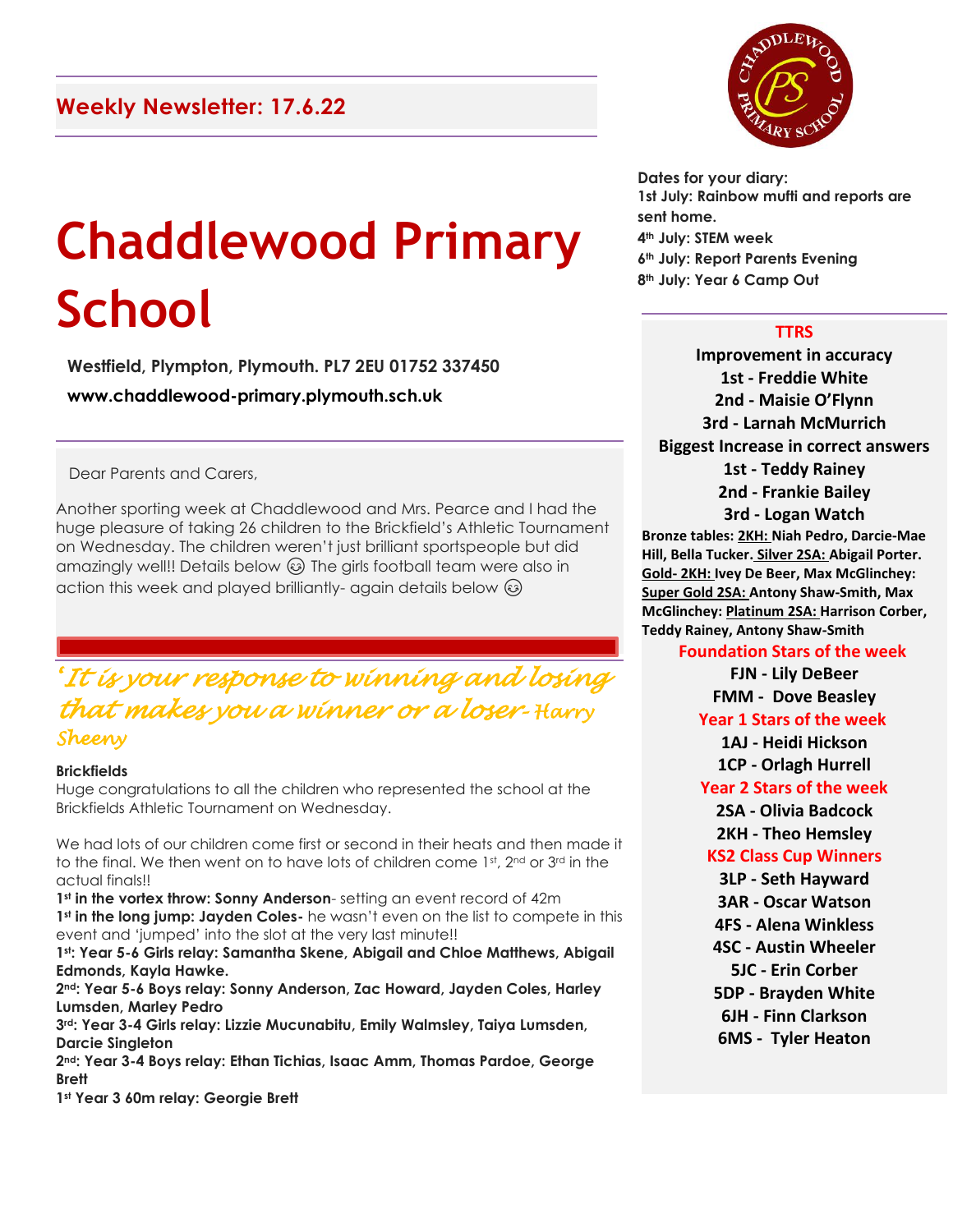#### **3rd: Year 5 80m sprint: Brayden White 2nd: 200m sprint: Harley Lumsden**

Well done also to Pandora Ward, Millie Revell, Finley Kent, Biola Folaji, Olivia Pinsard, Harry Miller and Ashleigh Hensman. You are all superstars!!!



#### **Girls Football**

On Thursday evening, Chaddlewood's girls football team travelled to play in a competitive fixture against Whitleigh Primary School. The game was incredibly entertaining to watch for all staff involved and for the many parents who came to cheer on their daughters.

We faced a very strong opposition and some quite aggressive tackling, but the girls maintained a fantastic attitude throughout the game, with an unwavering enthusiasm in the face of some very strong challenges. Chaddlewood started and finished the game strongly, scoring two unanswered goals in the first few minutes! Unfortunately, despite a late comeback, we couldn't quite manage the victory but every single pupil involved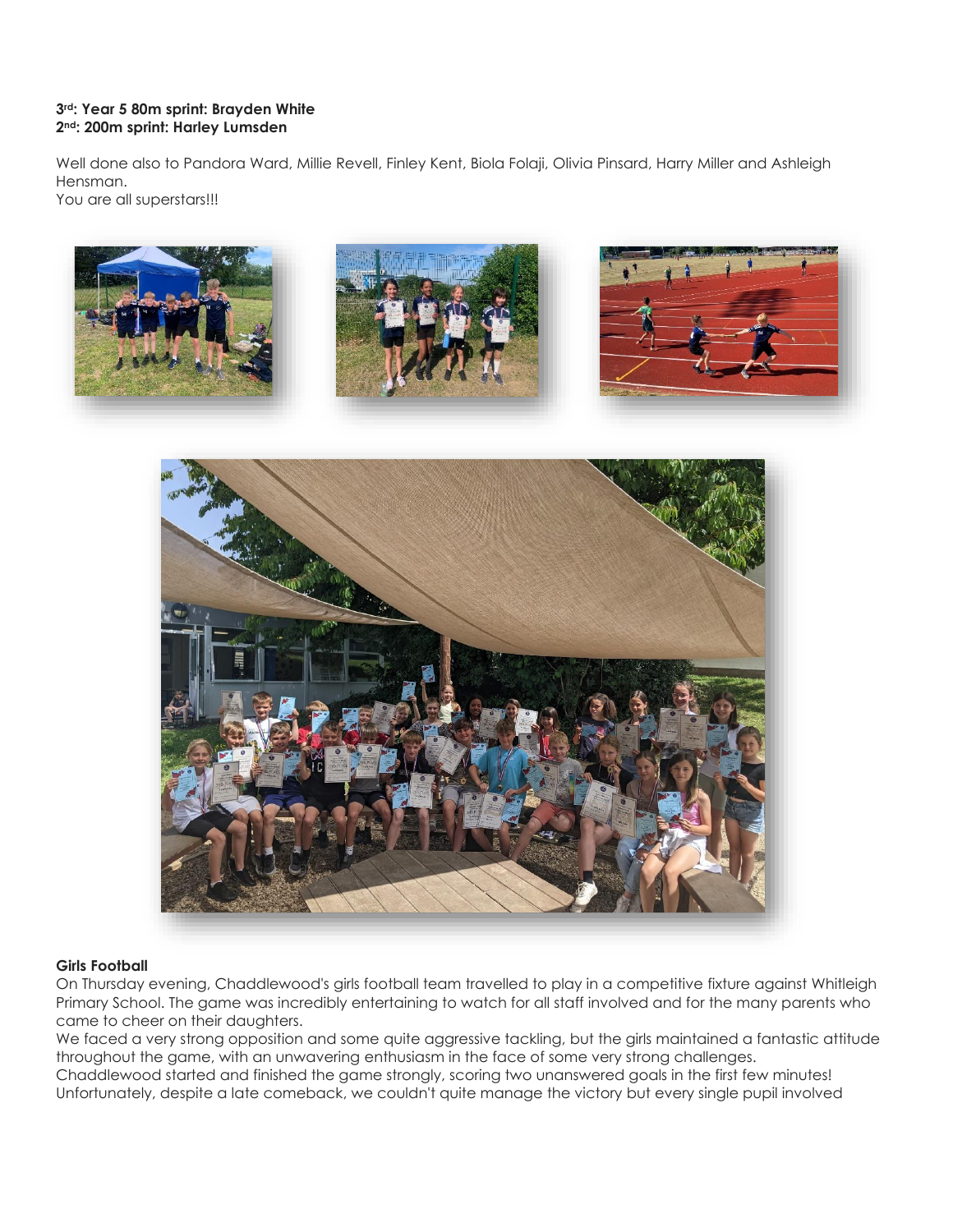played and left with a beaming smile on their face. Whitleigh were very complimentary of the Chaddlewood girls and the 10 pupils involved should be extremely proud of themselves. Well done girls!



#### **Amazing Maths!**

All of the staff have been incredibly impressed with Harrison Corber, Teddy Rainey and Antony Shaw-Smith who, even though they are only in Year 2, know ALL of their times tables facts already! We wanted to give them a special mention because they have clearly worked incredibly hard both at home and at school. Year 2s should know their 2x, 5x and 10x tables by the end of the summer term and so to be able to instantly state the answer to any times tables question up to 12x12 is outstanding. Well done boys!

#### **Eolas+ Summer Holiday Camp**

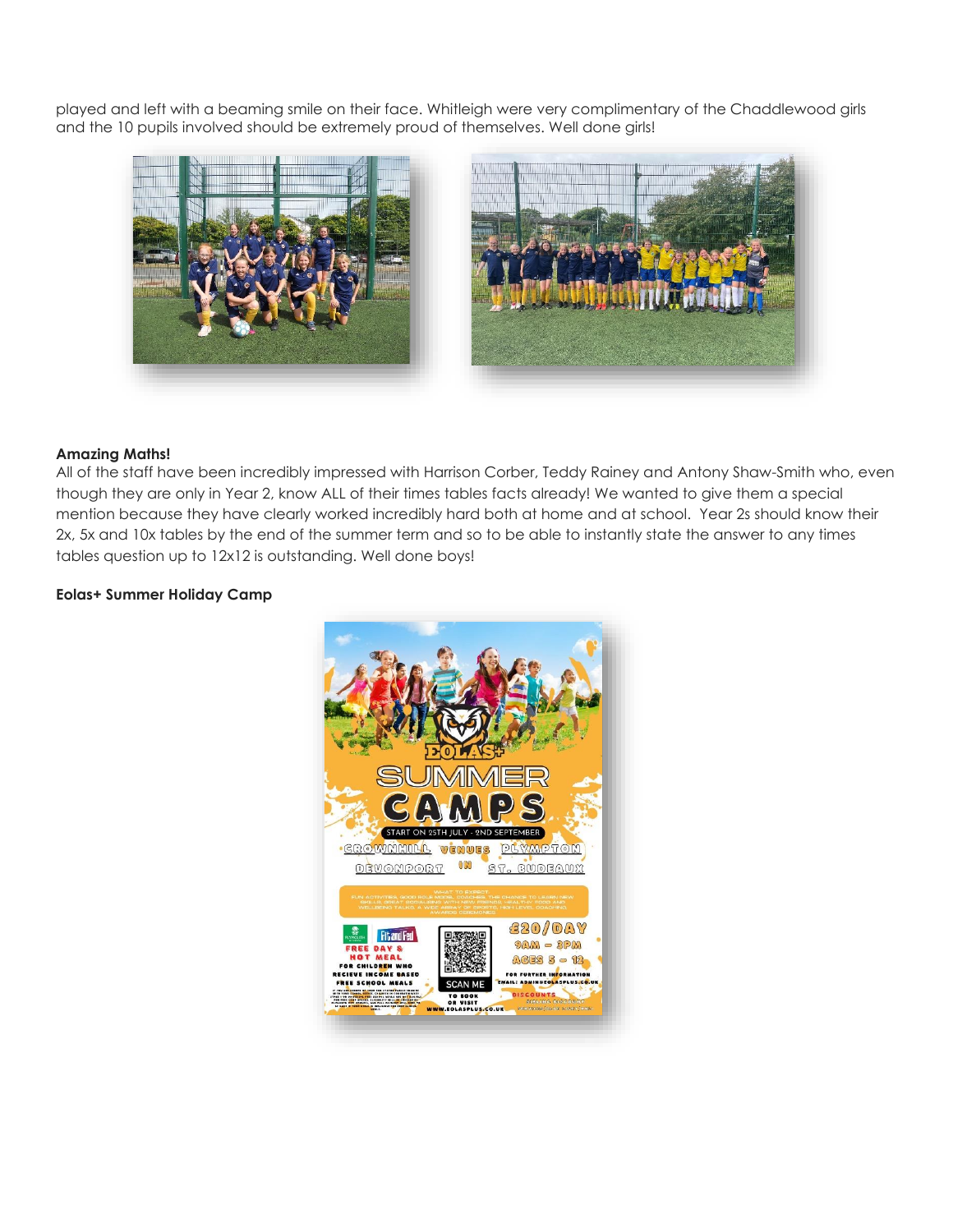#### **Well done Chloe and Evie**

At the end of March, Evie and Chloe had their very first ballet exams. They were both very nervous, as it was something very new to them, but they had practiced lots and their hard work really paid off. They got their certificates and medals this week, and both achieved Distinction.

#### **Uniform from September**

From September our uniform moves to polo shirts and sweatshirts/sweat cardigans **only** as we have finally phased out the knitted jumpers/cardigans we previously specified. We have added a **uniform page** to the **Parent Info** section of our website so the uniform expectations are clear. As part of our policy we specify **school shoes and not trainers** and ask children who are wearing **hair accessories to match these to the school colours.** We are keen to ensure that our specified uniform is affordable and so there are multiple options as to where to buy and whether uniform needs to have the school logo. Thank you for your support in ensuring the children come to school looking smart and exemplifying the standards we expect from a Chaddlewood child.

#### **A request for pants and socks from Foundation**

If you have any spare pants and socks that are no longer needed, Foundation would appreciate them to use as spares when needed- thank you.

#### **Important dates for your diary:**

**1st July: Rainbow mufti and reports are sent home. th July: STEM week th July: Report Parents Evening th July: Year 6 Camp Out th July: Meet the teacher evening for new classes. th July: Year 6 Prom th July: Chadfest- our Summer Fair th July: Sports Day th July: Reserve Sports day date nd July: Last day of term**

#### **Eolas May Half-term**

Unfortunately, the half-term camp has bene cancelled due to low numbers.

#### **Updated list of Covid symptom in children**

Children and young people aged 18 and under can get coronavirus (COVID-19), but it's usually a mild illness and most get better in a few days.

Symptoms of COVID-19 can include:

- a high temperature or shivering (chills) a high temperature means you feel hot to touch on your chest or back (you do not need to measure your temperature)
- a new, continuous cough this means coughing a lot for more than an hour, or 3 or more coughing episodes in 24 hours
- a loss or change to your sense of smell or taste
- shortness of breath
- feeling tired or exhausted
- an aching body
- a headache
- a sore throat
- a blocked or runny nose
- loss of appetite